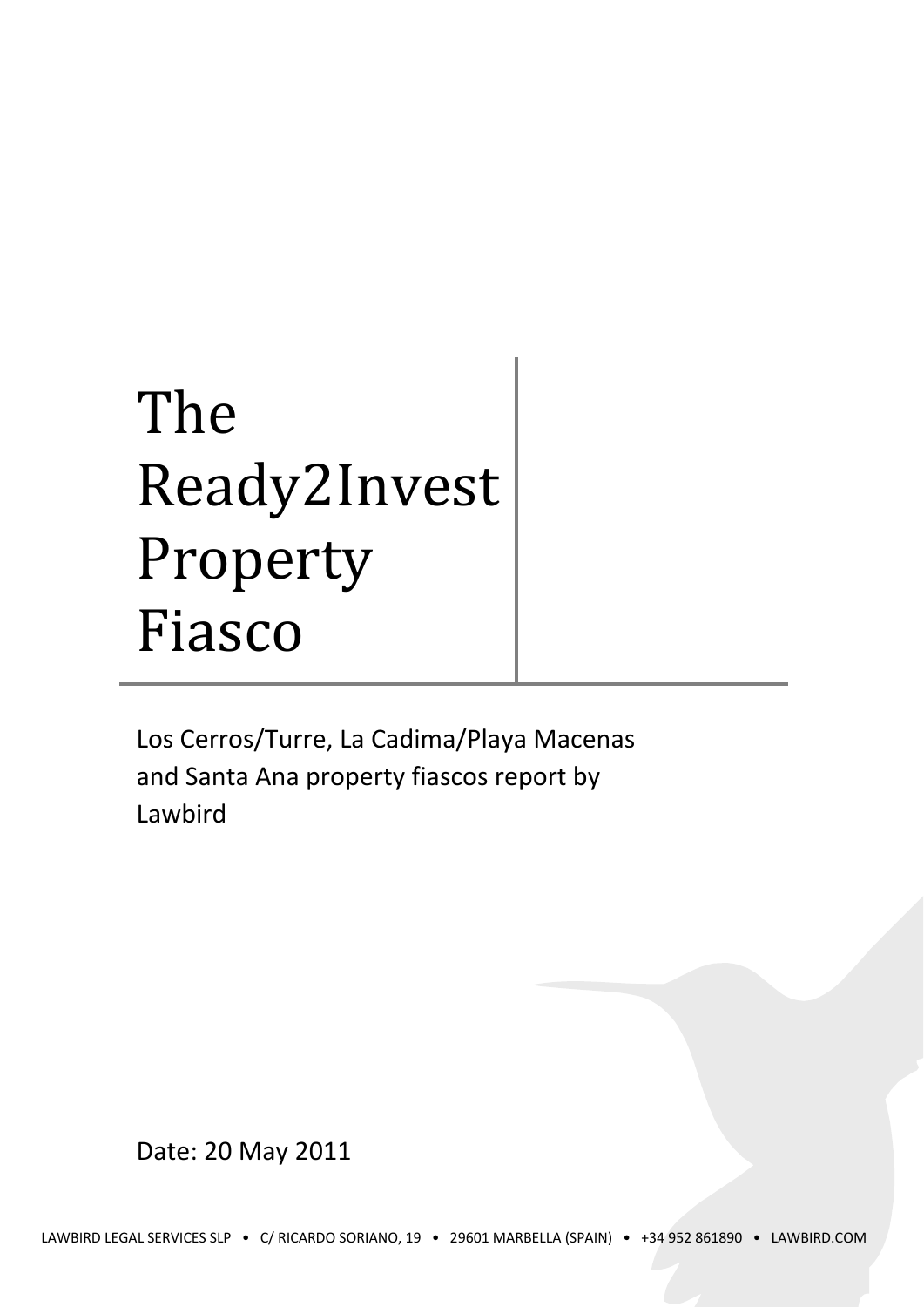# **Introduction**

The current report is based on the information we current relation to new data we gather, in the course of the investigations that are currently underway.

This report is equally partly based on the opinion of the undersigned and **will be the basis of a judicial claim to be brought against the parties responsible of an alleged property fraud**, which occurs when deposits are paid to a property developer or an agent connected to it, the construction does not materialize, funds are used for other purposes and they are not guaranteed (this statement is explained below). If the 4 points are met, irrespective of whether intent to defraud actually took place, misappropriation is likely to have occurred and therefore, the matters turns into the criminal judicial sphere. **Additionally, the figure of theft by swindle could have been incurred in** where statements in the contract turn out to be false, such as for example one that confirms that funds are held in escrow (clause 5 of the a sample contract).

## **Developments object of this report**

Development known as **Los Cerros, in Turre (Almería)**, and a development known as **La Cadima, in Playa Macenas**, **Mojacar (Almeria)** and **Santa Ana.** 

The undersigned has, at this juncture, little information on Santa Ana, a third development that is likely to have followed the same fate as the above 2, in terms of how both Citrus and Ready2Invest (and its different offshoots) concocted this investment scheme, the alleged misrepresentation, the ensuing misappropriation and the subsequent monetary loss for investors (buyers and lenders). Buyers and investors alike should be advised in any case that, due to a seemingly relevant identity of the **companies and individuals involved in "selling" the scheme with that of the other unfinished projects, it is appropriate for them to join this case**.

## **Parties involved**

- **Citrus Playa Macenas S.L.**
- **Ready2Invest (Formerly Ready2Rent)**
- **Cajamar**
- **Bancaja**
- **Promobys**
- **Lawbird**
- **Legalex**
- **Garcia-Bosch**

## **Historical**

Citrus Playa Macenas S.L., represented by Ray Warren, and Ready2invest (formerly Read2Rent), represented by Jonty Crossick, **set out in 2003 to organize, elaborate, promote, sell, construct and deliver 2 developments in the province of Almeria** to an undisclosed number of consumers in the United Kingdom and Ireland who, mostly, mortgaged homes to finance the initial deposit. 7 years later, properties are half built (or not at all) and no prospect of delivery is visible.

The uncontested marketing and selling skills displayed by Jonty Crossick and his team, working from a front-line Brighton town house, ensured that only high quality promotional material and brochures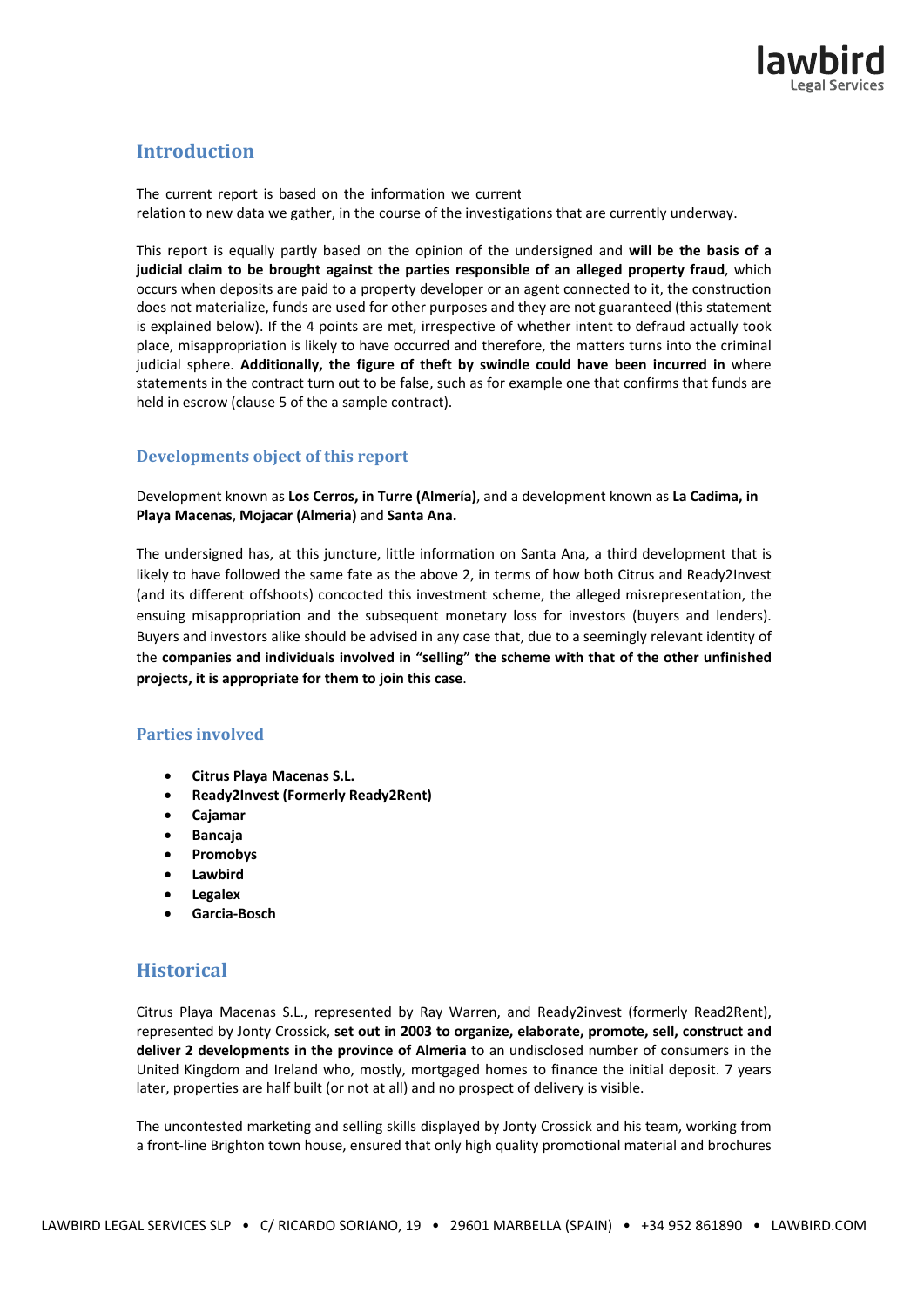were printed, that the best telemarketing operators were trained to capture bona fide willing investors and that a friendly law firm was hired to represent the interest of the buyers (our firm ended up being selected). I happened to meet the team when on a business trip in Brighton and witnessed how well organized this company was.

From the very beginning, in our capacity as lawyers of the buyers at both developments, Lawbird Legal Services did not seem to find it easy to work with Jonty nor with Ray. **They both seemed to be intent on gathering as many deposits as possible, even before contracts were signed, had their marketing and sales engines running full steam well ahead of the legalities of the cases, in spite of the warnings we were issuing to both companies, and generated an amount of confusion that still today will require, most probably, a forensic accounting report to identify where the funds ended up.**

The price-reduction bait on the second development, Playa Macenas, utilized by Jonty Crossick caused enormous tension when Lawbird was negotiating contracts as he had linked one to the other, legally, to ensure that most buyers in Turre would also be enticed to take on Playa Macenas. Quoting Jonty in an email correspondence, *Playa Macenas is a very successful development, where prices have been offered to customers for 2.600 Euros per square meter when re-sales were already topping 5.000 Euros per square meter*.

Lawbird, who held the deposits sent by the customers in escrow until the legal options were made clear and safe to the customers, fought a lost battle with Jonty and Ray and eventually, when it was clear that their influence over our clients would outweigh our legal recommendations, and **specifically on instructions of the clients and against our advice, the deposits were transferred in full to Citrus Playa Macenas Limited**. It is important to note that when the deposits were sent, no individual bank guarantee was available nor was a license issued. The land, bought by Citrus Playa Macenas S.L., was heavily mortgaged and therefore of little collateral for the property buyers.

**It was with further surprise that we found out later that Citrus had then sold the project at Turre to a company named as Promobys, acting in this purchase as Urbanización Cerro Colorado S.L.** The refusal by Ray Warren to provide us with a copy of the contract, compounded with the already worrying trail of disconcerting information fed to buyers, aroused serious doubts about the legitimacy of their intentions. We then obtained a copy of the title deeds where this sale was consummated and found out that not only had the buyers´ interest not been named but also, no reference to the down payments made or the private purchase contracts was made. At the most, the deeds included a clause that stated that *"within a year from the signing of this title deed (11 October 2006)", the buyer will undertake to finalize and obtain the LFO (License of First Occupation)*  for 17 units built on the named plots, units that will be transferred to an undisclosed number of *contract holders whose names will be given by the seller to the buyer".* The deeds also has a surprising revelation as it states that the costs and taxes of the transfer of the units will be borne by the buyers, when a) they are not named and b) they do not form part of the title deeds and thus cannot commit themselves to anything.

At present, Jonty and Ray both deny liability and property buyers are still trying to recover their deposits.

#### **Succinct Analysis of Key Points That are to be Investigated Further**

There are a number of points that are crucial to establish where liabilities lie and the type of action that would have to be pursued. This list is not comprehensive and is likely to increase as more information pours in.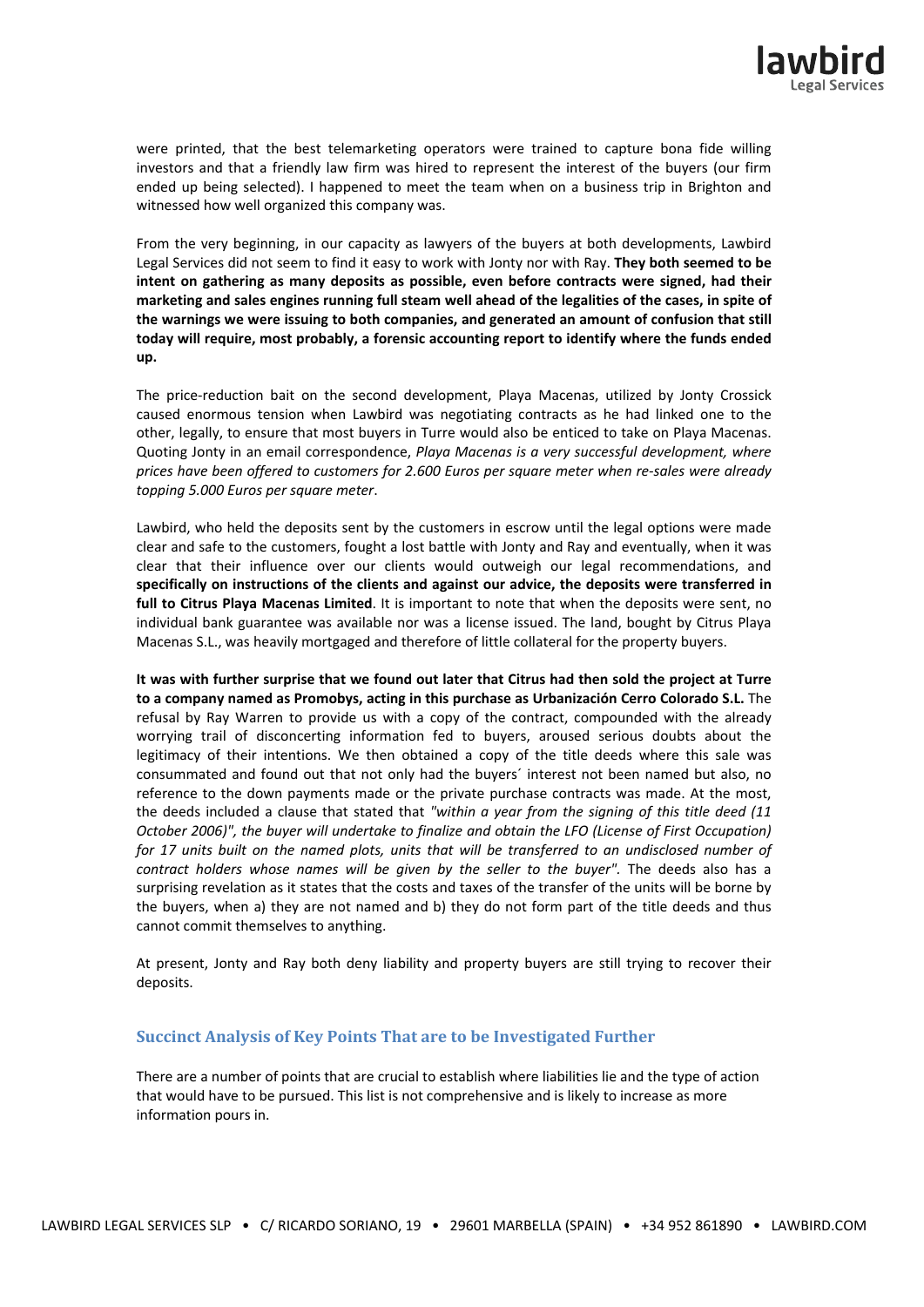

- 1. What is the relationship of Ready2Rent with Citrus Europe Ltd. and Citrus Playa Macenas S.L.
- 2. What is the historical back ground of Citrus Europe Ltd.?
- 3. How many of the developments that Ready2Rent has intervened in have actually been completed?
- 4. What is the role of Ray Warren, on behalf of Citrus Europe Ltd. and equally, his role under Citrus Playa Macenas S.L.?
- 5. Why did Jonty handle very significant sums of money on behalf of Citrus, if he was only an acting real estate agent?
- 6. If Citrus Playa Macenas S.L. and R2R (note that I am now considering them to be one entity, or a joint venture) received 14.600.000 Euros by virtue of a mortgage deed with Bancaja for La Cadima project, (on account of a global of 35.000.000 Euros), as an initial draw down (no information on further draw-downs is available), on the 8th of July 2005, plus an unaccounted amount from unsecured buyers (our estimate is 60 buyers x 70k Euros=4.200.000 Euros), and the cost of the works would presumably not exceed 10.000.000 Euros at the most, where are the remaining funds?
- 7. The plot at Turre was sold for 11.500.000 Euros. Why were the funds not returned to the buyers? How much was invested in the project?
- 8. Why do García-Bosch lawyers, on behalf of Citrus Playa Macenas S.L. confirm that the deposits were not paid to Citrus Playa Macenas S.L. but to Citrus Europe, with whom the contracts were signed, if the plot was owned by their former. If this is the case, do these lawyers not realize that Citrus Europe Ltd. has been deceiving buyers as this company never owned property in Spain?
- 9. Why is the letter sent out by Garcia-Bosch, where he tags the communication sent by Lawbird Legal Services of libelous, dated 30th of April 2007, for exposing the legal status? Why do they not refer to the sale the Cerros/Turre development in Cerro Colorado S.L. on the 11th of October 2006? What is therefore the connection?
- 10. Why does Legalex, on a report dated 29th of October 2008, advise that the purchase draft contracts for La Cadima comply with Spanish laws, when it is clearly in breach of consumer regulations?
- 11. Legalex, in its report, seem to mistake La Cadima in Mojacar for Cerros, in Turre. In this report they refer to a mortgage deed signed on the 8th of July 2009, with protocol number 2171, with the financial entity Cajamar, when this deed is signed with Bancaja. Bancaja confirms, on a letter dated 10th of April 2006 that a special account has been opened with them to the effect of guaranteeing the sums. Furthermore, Bancaja states that the bank will issue a Bank Guarantee to each depositor which guarantees that the money will be released to Citrus Playa Macenas S.L. only when as they build the property and if the property is not completed, the money will be returned to the depositor. The letter is signed by Jose Enrique Mollina Chasserot, "Banc Director", who happens to be the representative who signed the title deeds on behalf of Citrus Playa Macenas S.L. where a loan for 35.000.000 Euros was granted. If this is the case, why does Garcia-Bosch insist that funds are to be paid in the United Kingdom as not only is Citrus Playa Macenas S.L. a Spanish company, but also owned the plot and was the beneficiary of a loan that ultimately, was to build Spanish property? Furthermore, can a lawyer be so incompetent as to hold ground on this stupid allegation when even Bancaja admits that the deposits are to be paid in the nominated Spanish account of Bancaja, opened in the name of Citrus Playa Macenas S.L., and also guaranteed by them? Or do they form part of a scheme to deceive consumers?
- 12. Where are the deposits that were never returned? To this date, we only have account of 6 deposits having been refunded on Turre and none on Playa Macenas.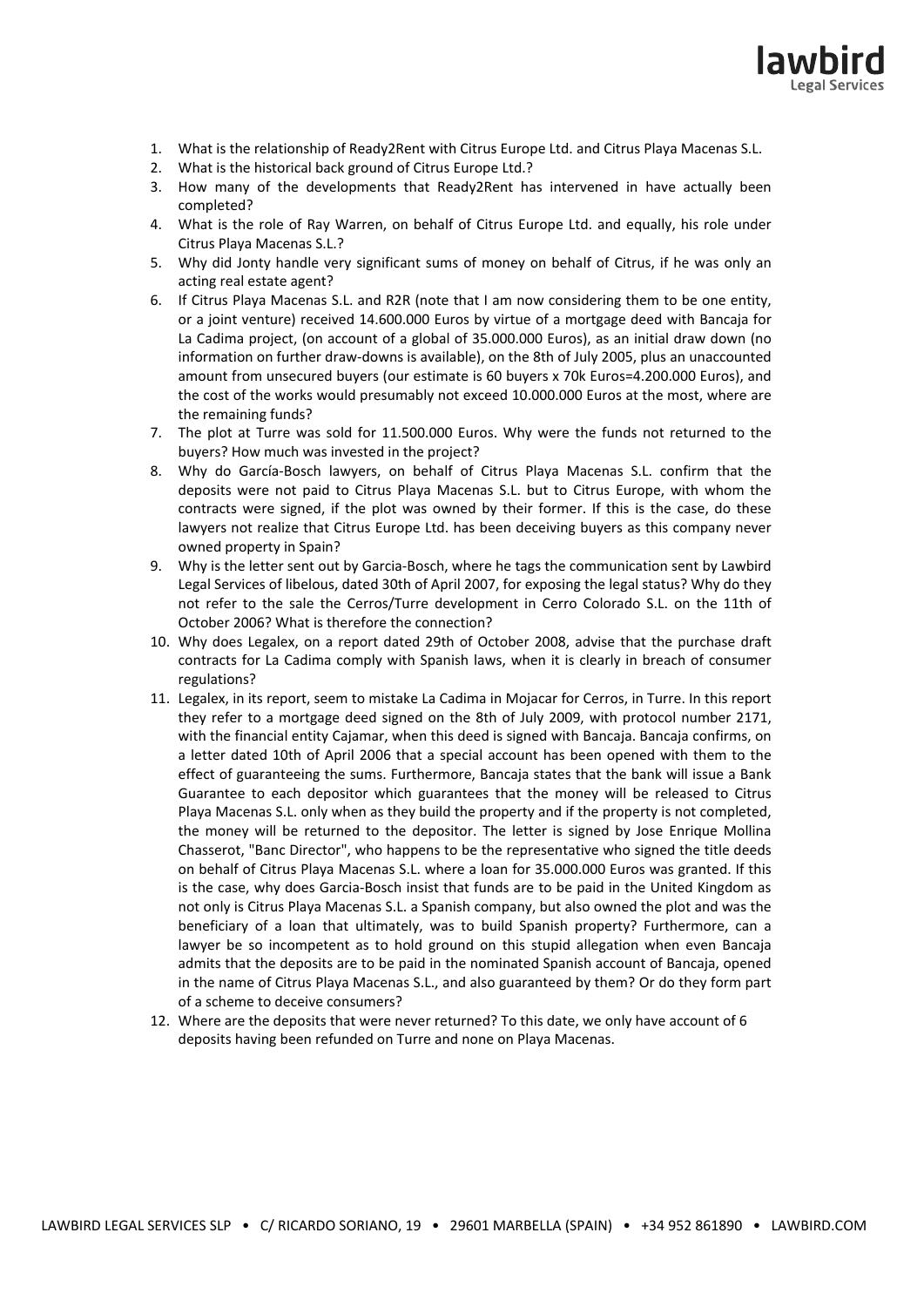

# **Situation with contracts**

Since our resignation from the legal representation for clients at Turre and La Cadima, we have not been updated on the subsequent legal status of buyers through signing of contractual documentation and therefore**, we would require having copies of any contracts exchanged with Citrus Europe Ltd., Citrus Playa Macenas S.L. or Ready2 Invest**. These contracts will allow us to establish the degree of contractual default and, as the case may be, misrepresentation. In respect of La Cadima, consumers went through three revisions of the contract, at least, the last one being in 2007, and were also forced to sign away the bank guarantees, a practice that I would consider "doubtful", from a legal point of view.

## **Current position**

**Purchasers at any of the above 2 developments will have the following options open to them**, if they decide to proceed legally. The options are placed by what I consider the most appropriate to the least, and are different in the case of Cerros/Turre and Cadima/Playa Macenas.

### **Cerros/Turre**

1. **Criminal action for misappropriation and theft by swindle**, given that funds were taken by Citrus Playa Macenas S.L. and Ready2Invest, both being instrumental in the creation of an illusion, that of promoting, building and selling property in Spain. Citrus goes even further as he sold the plot without advising their clients and furthermore, did not refund the advance payments nor guaranteed them with bank guarantee. Misappropriation will necessarily occur, pursuant to Spanish case law, where funds have been diverted to uses different from the construction of the units, regardless of intent to misappropriate, since funds received by developers are always in concept of "escrow" and never in ownership, as with the purchase of, generally, all items.

Theft by swindle will require proof that there was intent although such activity need not be active, as it can be accomplished by false representation as to either past of future facts.

- 2. **Action against the bank involved**: this option is placed second for we don't have knowledge of Cajamar having provided a bank guarantee, which if we were to confirm was the case it would automatically take precedence over criminal action.
- 3. **Action against lawyers involved in the transaction**, for professional negligence: An acting lawyer would presumably be faced with a negligence claim if he/she had provided the client with positive advice and the client had placed reliance on such advice to pursue the investment. Lawbird Legal Services clearly saw fundamental flaws in the investment and advised against purchasing in this development, advice that Jonty craftily managed to play down by making use of trickery. It is not known if any other law firm took up an instruction in this matter.
- 4. **Ordinary civil action**: the very last resort given the minimal impact it would have on the status of claimants.